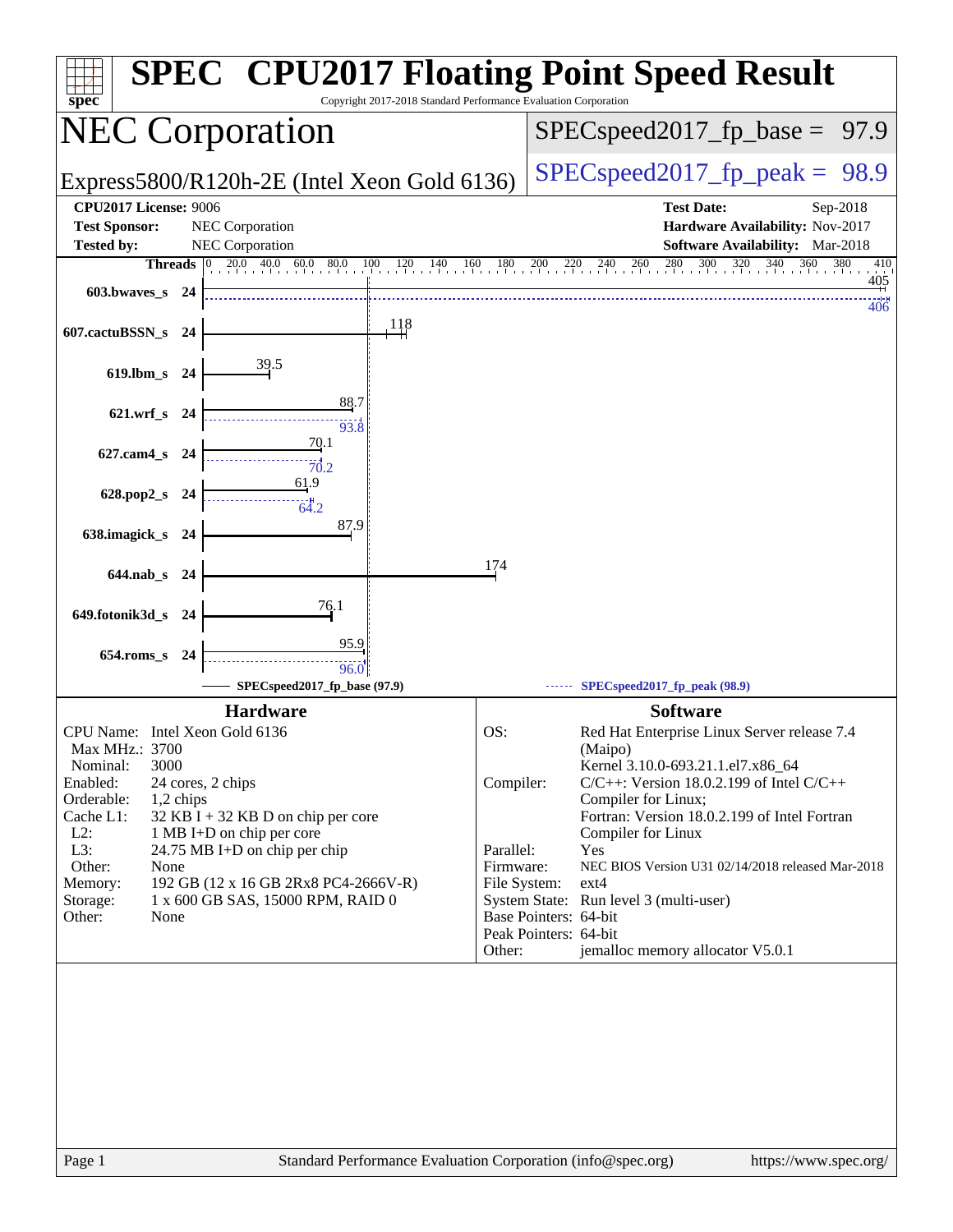| <b>SPEC CPU2017 Floating Point Speed Result</b><br>$\overline{\text{spec}^*}$<br>Copyright 2017-2018 Standard Performance Evaluation Corporation |                |                 |       |                |                                   |                      |                                  |                |                |              |                |              |                                        |              |
|--------------------------------------------------------------------------------------------------------------------------------------------------|----------------|-----------------|-------|----------------|-----------------------------------|----------------------|----------------------------------|----------------|----------------|--------------|----------------|--------------|----------------------------------------|--------------|
|                                                                                                                                                  |                |                 |       |                |                                   |                      |                                  |                |                |              |                |              |                                        |              |
| <b>NEC Corporation</b>                                                                                                                           |                |                 |       |                | $SPEC speed2017_f p\_base = 97.9$ |                      |                                  |                |                |              |                |              |                                        |              |
|                                                                                                                                                  |                |                 |       |                |                                   |                      |                                  |                |                |              |                |              |                                        |              |
|                                                                                                                                                  |                |                 |       |                |                                   |                      | $SPEC speed2017_fp\_peak = 98.9$ |                |                |              |                |              |                                        |              |
| Express5800/R120h-2E (Intel Xeon Gold 6136)                                                                                                      |                |                 |       |                |                                   |                      |                                  |                |                |              |                |              |                                        |              |
| <b>CPU2017 License: 9006</b><br><b>Test Date:</b><br>$Sep-2018$                                                                                  |                |                 |       |                |                                   |                      |                                  |                |                |              |                |              |                                        |              |
| <b>Test Sponsor:</b>                                                                                                                             |                | NEC Corporation |       |                |                                   |                      |                                  |                |                |              |                |              | Hardware Availability: Nov-2017        |              |
| <b>Tested by:</b>                                                                                                                                |                | NEC Corporation |       |                |                                   |                      |                                  |                |                |              |                |              | <b>Software Availability:</b> Mar-2018 |              |
|                                                                                                                                                  |                |                 |       |                |                                   | <b>Results Table</b> |                                  |                |                |              |                |              |                                        |              |
|                                                                                                                                                  |                |                 |       |                |                                   |                      |                                  |                |                |              |                |              |                                        |              |
| <b>Benchmark</b>                                                                                                                                 |                | <b>Seconds</b>  |       | <b>Base</b>    |                                   |                      |                                  |                | <b>Seconds</b> |              | Peak           |              |                                        |              |
|                                                                                                                                                  | <b>Threads</b> |                 | Ratio | <b>Seconds</b> | Ratio                             | <b>Seconds</b>       | Ratio                            | <b>Threads</b> |                | <b>Ratio</b> | <b>Seconds</b> | <b>Ratio</b> | <b>Seconds</b>                         | <b>Ratio</b> |
|                                                                                                                                                  |                |                 |       |                |                                   |                      |                                  |                |                |              |                |              |                                        |              |
| 603.bwaves_s                                                                                                                                     | 24             | 145             | 406   | 146            | 405                               | 147                  | 402                              | 24             | 146            | 403          | 145            | 406          | 145                                    | 408          |
| 607.cactuBSSN s                                                                                                                                  | 24             | 138             | 121   | 142            | 118                               | 153                  | 109                              | 24             | 138            | 121          | 142            | <b>118</b>   | 153                                    | 109          |
| $619.1$ bm s                                                                                                                                     | 24             | 133             | 39.5  | 132            | 39.7                              | 133                  | 39.3                             | 24             | 133            | 39.5         | 132            | 39.7         | 133                                    | 39.3         |
| $621$ .wrf s                                                                                                                                     | 24             | 149             | 88.8  | 149            | 88.7                              | 149                  | 88.5                             | 24             | 141            | 93.8         | 141            | 93.9         | 141                                    | 93.7         |
| 627.cam4 s                                                                                                                                       | 24             | 126             | 70.4  | 126            | 70.1                              | 126                  | 70.1                             | 24             | 126            | 70.3         | 127            | 70.1         | 126                                    | 70.2         |
| $628.pop2_s$                                                                                                                                     | 24             | 193             | 61.6  | 192            | 61.9                              | 192                  | 61.9                             | 24             | 182            | 65.3         | 185            | 64.2         | 186                                    | 63.7         |
| 638.imagick_s                                                                                                                                    | 24             | 164             | 87.8  | 164            | 88.1                              | 164                  | 87.9                             | 24             | 164            | 87.8         | 164            | 88.1         | <b>164</b>                             | 87.9         |
| $644$ .nab s                                                                                                                                     | 24             | <b>100</b>      | 174   | 100            | 174                               | 100                  | 174                              | 24             | <b>100</b>     | 174          | 100            | 174          | 100                                    | 174          |
| 649.fotonik3d_s                                                                                                                                  | 24             | 120             | 75.8  | 119            | 76.5                              | <b>120</b>           | 76.1                             | 24             | 120            | 75.8         | 119            | 76.5         | <b>120</b>                             | 76.1         |
| $654$ .roms s                                                                                                                                    | 24             | 164             | 95.9  | 165            | 95.3                              | 164                  | 95.9                             | 24             | 165            | 95.6         | 164            | 96.0         | 163                                    | 96.5         |

**[SPECspeed2017\\_fp\\_peak =](http://www.spec.org/auto/cpu2017/Docs/result-fields.html#SPECspeed2017fppeak) 98.9**

Results appear in the [order in which they were run.](http://www.spec.org/auto/cpu2017/Docs/result-fields.html#RunOrder) Bold underlined text [indicates a median measurement](http://www.spec.org/auto/cpu2017/Docs/result-fields.html#Median).

#### **[Operating System Notes](http://www.spec.org/auto/cpu2017/Docs/result-fields.html#OperatingSystemNotes)**

Stack size set to unlimited using "ulimit -s unlimited"

#### **[General Notes](http://www.spec.org/auto/cpu2017/Docs/result-fields.html#GeneralNotes)**

Environment variables set by runcpu before the start of the run: KMP\_AFFINITY = "granularity=fine,compact" LD\_LIBRARY\_PATH = "/home/cpu2017/lib/ia32:/home/cpu2017/lib/intel64:/home/cpu2017/je5.0.1-32:/home/cpu2017/je5.0.1-64" OMP\_STACKSIZE = "192M"

 Binaries compiled on a system with 1x Intel Core i7-6700K CPU + 32GB RAM memory using Redhat Enterprise Linux 7.5 Transparent Huge Pages enabled by default Prior to runcpu invocation Filesystem page cache synced and cleared with: sync; echo 3 > /proc/sys/vm/drop\_caches

 Yes: The test sponsor attests, as of date of publication, that CVE-2017-5754 (Meltdown) is mitigated in the system as tested and documented. Yes: The test sponsor attests, as of date of publication, that CVE-2017-5753 (Spectre variant 1) is mitigated in the system as tested and documented. Yes: The test sponsor attests, as of date of publication, that CVE-2017-5715 (Spectre variant 2) is mitigated in the system as tested and documented.

 jemalloc, a general purpose malloc implementation built with the RedHat Enterprise 7.5, and the system compiler gcc 4.8.5 sources available from jemalloc.net or <https://github.com/jemalloc/jemalloc/releases>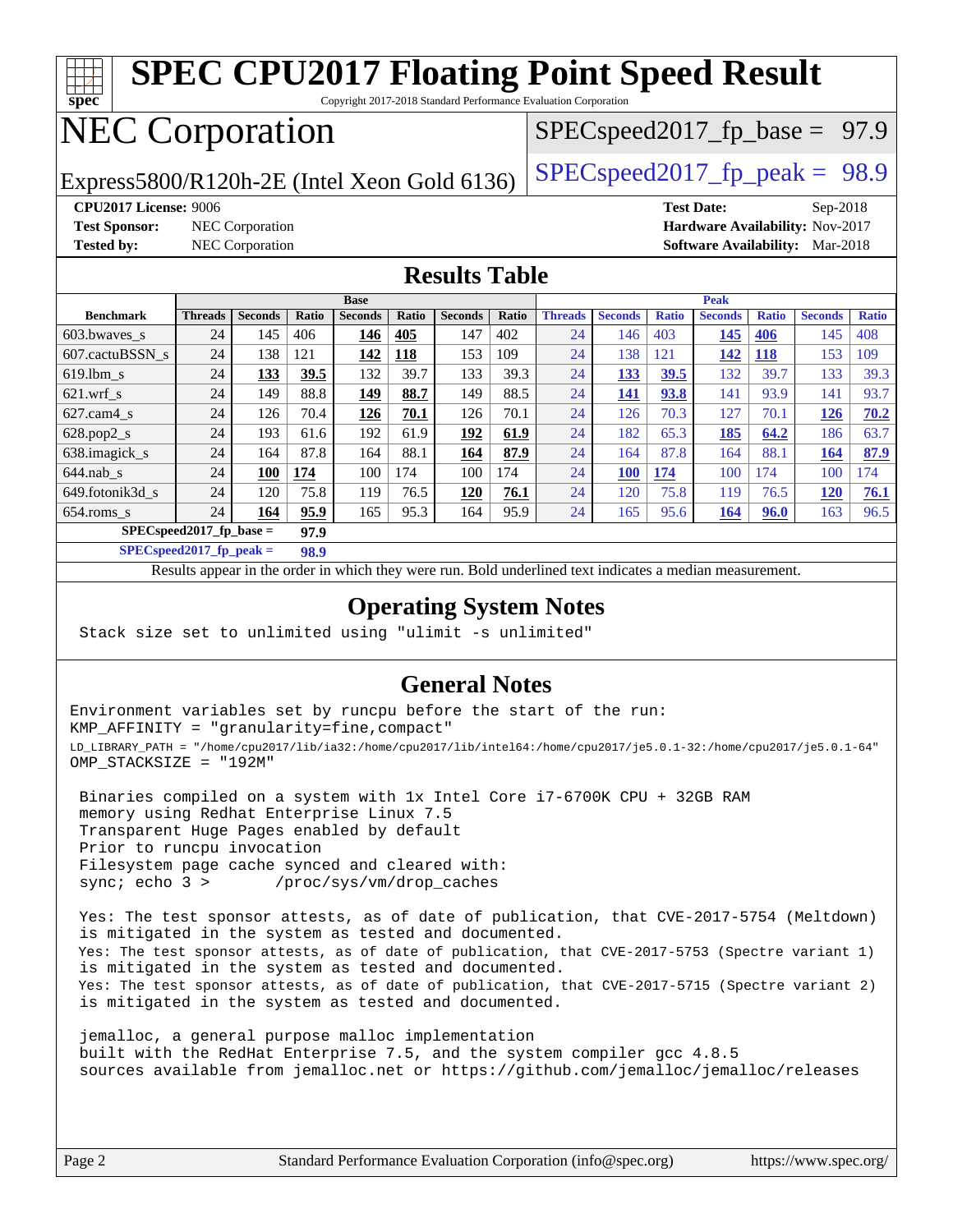| $spec^*$                                                                                                                                                                                                                                                                                                                                                                                                                                                                                                                                                                                                                                                                                                                                                   | Copyright 2017-2018 Standard Performance Evaluation Corporation                                                                               | <b>SPEC CPU2017 Floating Point Speed Result</b> |                                                                                       |
|------------------------------------------------------------------------------------------------------------------------------------------------------------------------------------------------------------------------------------------------------------------------------------------------------------------------------------------------------------------------------------------------------------------------------------------------------------------------------------------------------------------------------------------------------------------------------------------------------------------------------------------------------------------------------------------------------------------------------------------------------------|-----------------------------------------------------------------------------------------------------------------------------------------------|-------------------------------------------------|---------------------------------------------------------------------------------------|
| <b>NEC Corporation</b>                                                                                                                                                                                                                                                                                                                                                                                                                                                                                                                                                                                                                                                                                                                                     |                                                                                                                                               | $SPEC speed2017_f p\_base = 97.9$               |                                                                                       |
| Express5800/R120h-2E (Intel Xeon Gold 6136)                                                                                                                                                                                                                                                                                                                                                                                                                                                                                                                                                                                                                                                                                                                |                                                                                                                                               | $SPEC speed2017fr peak = 98.9$                  |                                                                                       |
| CPU2017 License: 9006<br><b>Test Sponsor:</b><br>NEC Corporation<br><b>Tested by:</b><br>NEC Corporation                                                                                                                                                                                                                                                                                                                                                                                                                                                                                                                                                                                                                                                   |                                                                                                                                               | <b>Test Date:</b>                               | Sep-2018<br>Hardware Availability: Nov-2017<br><b>Software Availability:</b> Mar-2018 |
|                                                                                                                                                                                                                                                                                                                                                                                                                                                                                                                                                                                                                                                                                                                                                            |                                                                                                                                               |                                                 |                                                                                       |
| BIOS Settings:                                                                                                                                                                                                                                                                                                                                                                                                                                                                                                                                                                                                                                                                                                                                             | <b>Platform Notes</b>                                                                                                                         |                                                 |                                                                                       |
| Thermal Configuration: Maximum Cooling<br>Workload Profile: General Peak Frequency Compute<br>Intel Hyper-Threading: Disabled<br>Memory Patrol Scrubbing: Disabled<br>Energy/Performance Bias: Maximum Performance<br>LLC Dead Line Allocation: Disabled<br>Workload Profile: Custom<br>NUMA Group Size Optimization: Flat<br>Adjacent Sector Prefetch: Disabled<br>DCU Stream Prefetcher: Disabled<br>Sysinfo program /home/cpu2017/bin/sysinfo<br>Rev: r5974 of 2018-05-19 9bcde8f2999c33d61f64985e45859ea9<br>running on r120h2e Thu Sep 13 23:43:57 2018<br>SUT (System Under Test) info as seen by some common utilities.<br>For more information on this section, see<br>https://www.spec.org/cpu2017/Docs/config.html#sysinfo<br>From /proc/cpuinfo |                                                                                                                                               |                                                 |                                                                                       |
| model name : Intel(R) Xeon(R) Gold 6136 CPU @ 3.00GHz<br>"physical id"s (chips)<br>2<br>24 "processors"<br>cores, siblings (Caution: counting these is hw and system dependent. The following<br>excerpts from /proc/cpuinfo might not be reliable. Use with caution.)<br>cpu cores $: 12$                                                                                                                                                                                                                                                                                                                                                                                                                                                                 |                                                                                                                                               |                                                 |                                                                                       |
| siblings : 12<br>physical 0: cores 0 1 2 3 4 9 10 16 18 19 25 26<br>physical 1: cores 0 1 2 3 4 9 10 16 18 19 25 26                                                                                                                                                                                                                                                                                                                                                                                                                                                                                                                                                                                                                                        |                                                                                                                                               |                                                 |                                                                                       |
| From 1scpu:<br>Architecture:<br>$CPU$ op-mode( $s$ ):<br>Byte Order:<br>CPU(s):<br>On-line $CPU(s)$ list:<br>Thread(s) per core:<br>Core(s) per socket:<br>Socket(s):<br>NUMA $node(s):$<br>Vendor ID:<br>CPU family:<br>Model:<br>Model name:<br>Stepping:<br>CPU MHz:<br>BogoMIPS:                                                                                                                                                                                                                                                                                                                                                                                                                                                                       | x86 64<br>$32$ -bit, $64$ -bit<br>Little Endian<br>24<br>$0 - 23$<br>1<br>12<br>2<br>2<br>GenuineIntel<br>6<br>85<br>4<br>3000.000<br>6000.00 | $Intel(R) Xeon(R) Gold 6136 CPU @ 3.00GHz$      |                                                                                       |
|                                                                                                                                                                                                                                                                                                                                                                                                                                                                                                                                                                                                                                                                                                                                                            | (Continued on next page)                                                                                                                      |                                                 |                                                                                       |
| Page 3                                                                                                                                                                                                                                                                                                                                                                                                                                                                                                                                                                                                                                                                                                                                                     | Standard Performance Evaluation Corporation (info@spec.org)                                                                                   |                                                 | https://www.spec.org/                                                                 |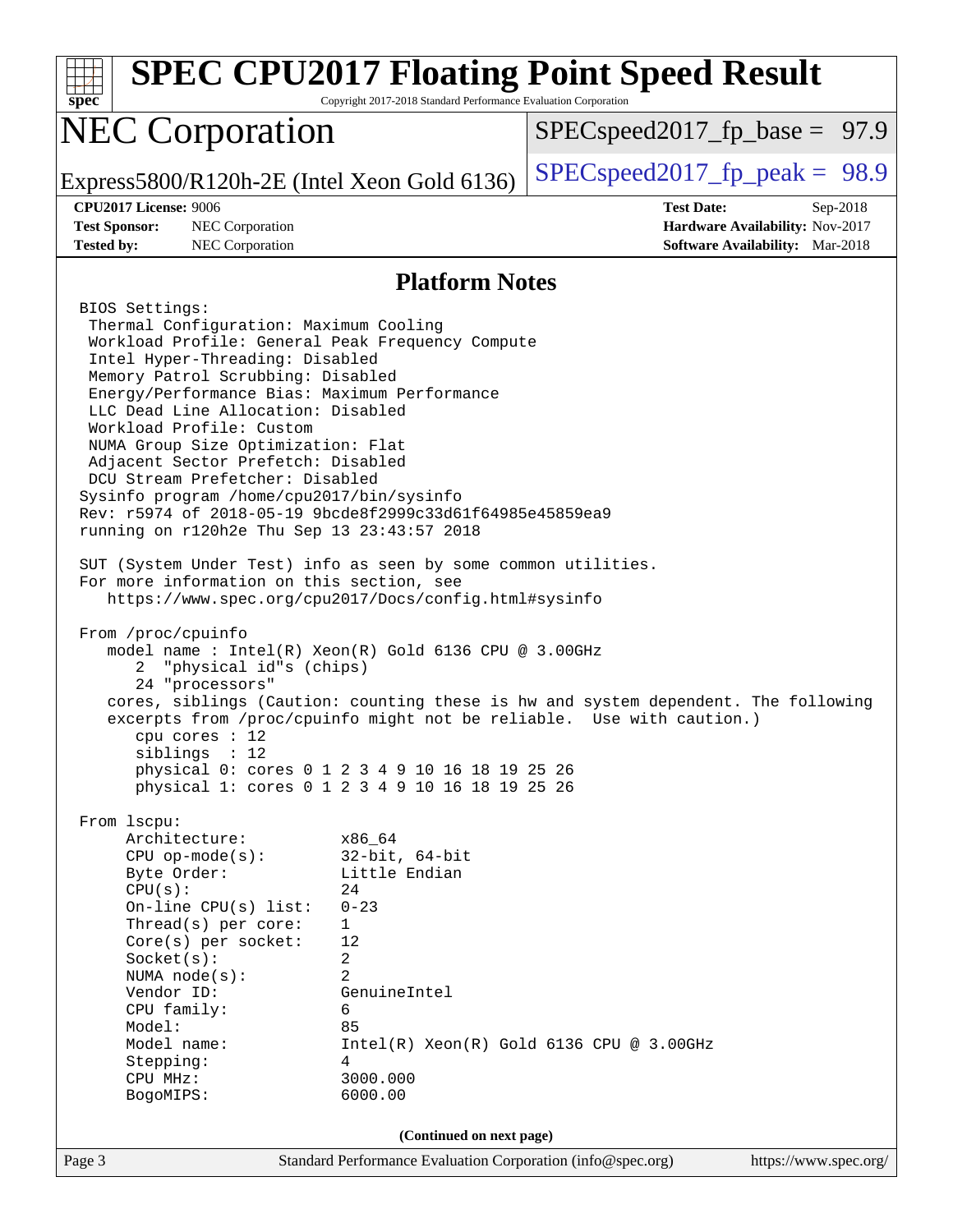| <b>SPEC CPU2017 Floating Point Speed Result</b><br>Copyright 2017-2018 Standard Performance Evaluation Corporation<br>spec <sup>®</sup>                                                                                                                                                                                                                                                                                                                                                                                                                                                                                                                                                                                                                                                                                                                                                                                                                                                                                                                                                                                                                                                                                                                                                                                                                                                                                                                                                                                                                                                                                                                                                                                                                     |                                                                                                            |
|-------------------------------------------------------------------------------------------------------------------------------------------------------------------------------------------------------------------------------------------------------------------------------------------------------------------------------------------------------------------------------------------------------------------------------------------------------------------------------------------------------------------------------------------------------------------------------------------------------------------------------------------------------------------------------------------------------------------------------------------------------------------------------------------------------------------------------------------------------------------------------------------------------------------------------------------------------------------------------------------------------------------------------------------------------------------------------------------------------------------------------------------------------------------------------------------------------------------------------------------------------------------------------------------------------------------------------------------------------------------------------------------------------------------------------------------------------------------------------------------------------------------------------------------------------------------------------------------------------------------------------------------------------------------------------------------------------------------------------------------------------------|------------------------------------------------------------------------------------------------------------|
| <b>NEC Corporation</b>                                                                                                                                                                                                                                                                                                                                                                                                                                                                                                                                                                                                                                                                                                                                                                                                                                                                                                                                                                                                                                                                                                                                                                                                                                                                                                                                                                                                                                                                                                                                                                                                                                                                                                                                      | $SPEC speed2017_f p\_base = 97.9$                                                                          |
| Express5800/R120h-2E (Intel Xeon Gold 6136)                                                                                                                                                                                                                                                                                                                                                                                                                                                                                                                                                                                                                                                                                                                                                                                                                                                                                                                                                                                                                                                                                                                                                                                                                                                                                                                                                                                                                                                                                                                                                                                                                                                                                                                 | $SPEC speed2017fp peak = 98.9$                                                                             |
| <b>CPU2017 License: 9006</b><br><b>Test Sponsor:</b><br>NEC Corporation<br><b>Tested by:</b><br>NEC Corporation                                                                                                                                                                                                                                                                                                                                                                                                                                                                                                                                                                                                                                                                                                                                                                                                                                                                                                                                                                                                                                                                                                                                                                                                                                                                                                                                                                                                                                                                                                                                                                                                                                             | <b>Test Date:</b><br>Sep-2018<br>Hardware Availability: Nov-2017<br><b>Software Availability:</b> Mar-2018 |
| <b>Platform Notes (Continued)</b>                                                                                                                                                                                                                                                                                                                                                                                                                                                                                                                                                                                                                                                                                                                                                                                                                                                                                                                                                                                                                                                                                                                                                                                                                                                                                                                                                                                                                                                                                                                                                                                                                                                                                                                           |                                                                                                            |
| Virtualization:<br>$VT - x$<br>32K<br>$L1d$ cache:<br>Lli cache:<br>32K<br>L2 cache:<br>1024K<br>L3 cache:<br>25344K<br>NUMA node0 CPU(s):<br>$0 - 11$<br>$12 - 23$<br>NUMA nodel CPU(s):<br>Flags:<br>pat pse36 clflush dts acpi mmx fxsr sse sse2 ss ht tm pbe syscall nx pdpelgb rdtscp<br>lm constant_tsc art arch_perfmon pebs bts rep_good nopl xtopology nonstop_tsc<br>aperfmperf eagerfpu pni pclmulqdq dtes64 monitor ds_cpl vmx smx est tm2 ssse3 fma<br>cx16 xtpr pdcm pcid dca sse4_1 sse4_2 x2apic movbe popcnt tsc_deadline_timer aes<br>xsave avx f16c rdrand lahf_lm abm 3dnowprefetch epb cat_13 cdp_13 invpcid_single<br>intel_pt spec_ctrl ibpb_support tpr_shadow vnmi flexpriority ept vpid fsgsbase<br>tsc_adjust bmil hle avx2 smep bmi2 erms invpcid rtm cqm mpx rdt_a avx512f avx512dq<br>rdseed adx smap clflushopt clwb avx512cd avx512bw avx512vl xsaveopt xsavec xgetbvl<br>cqm_llc cqm_occup_llc cqm_mbm_total cqm_mbm_local dtherm ida arat pln pts<br>/proc/cpuinfo cache data<br>cache size : 25344 KB<br>From numactl --hardware WARNING: a numactl 'node' might or might not correspond to a<br>physical chip.<br>$available: 2 nodes (0-1)$<br>node 0 cpus: 0 1 2 3 4 5 6 7 8 9 10 11<br>node 0 size: 97963 MB<br>node 0 free: 95372 MB<br>node 1 cpus: 12 13 14 15 16 17 18 19 20 21 22 23<br>node 1 size: 98303 MB<br>node 1 free: 95994 MB<br>node distances:<br>node<br>$\mathbf 0$<br>1<br>0 :<br>10<br>21<br>21<br>1:<br>10<br>From /proc/meminfo<br>MemTotal:<br>197749604 kB<br>HugePages_Total:<br>0<br>Hugepagesize:<br>2048 kB<br>From /etc/*release* /etc/*version*<br>os-release:<br>NAME="Red Hat Enterprise Linux Server"<br>VERSION="7.4 (Maipo)"<br>ID="rhel"<br>ID LIKE="fedora"<br>VARIANT="Server" | fpu vme de pse tsc msr pae mce cx8 apic sep mtrr pge mca cmov                                              |
| (Continued on next page)                                                                                                                                                                                                                                                                                                                                                                                                                                                                                                                                                                                                                                                                                                                                                                                                                                                                                                                                                                                                                                                                                                                                                                                                                                                                                                                                                                                                                                                                                                                                                                                                                                                                                                                                    |                                                                                                            |
| Page 4<br>Standard Performance Evaluation Corporation (info@spec.org)                                                                                                                                                                                                                                                                                                                                                                                                                                                                                                                                                                                                                                                                                                                                                                                                                                                                                                                                                                                                                                                                                                                                                                                                                                                                                                                                                                                                                                                                                                                                                                                                                                                                                       | https://www.spec.org/                                                                                      |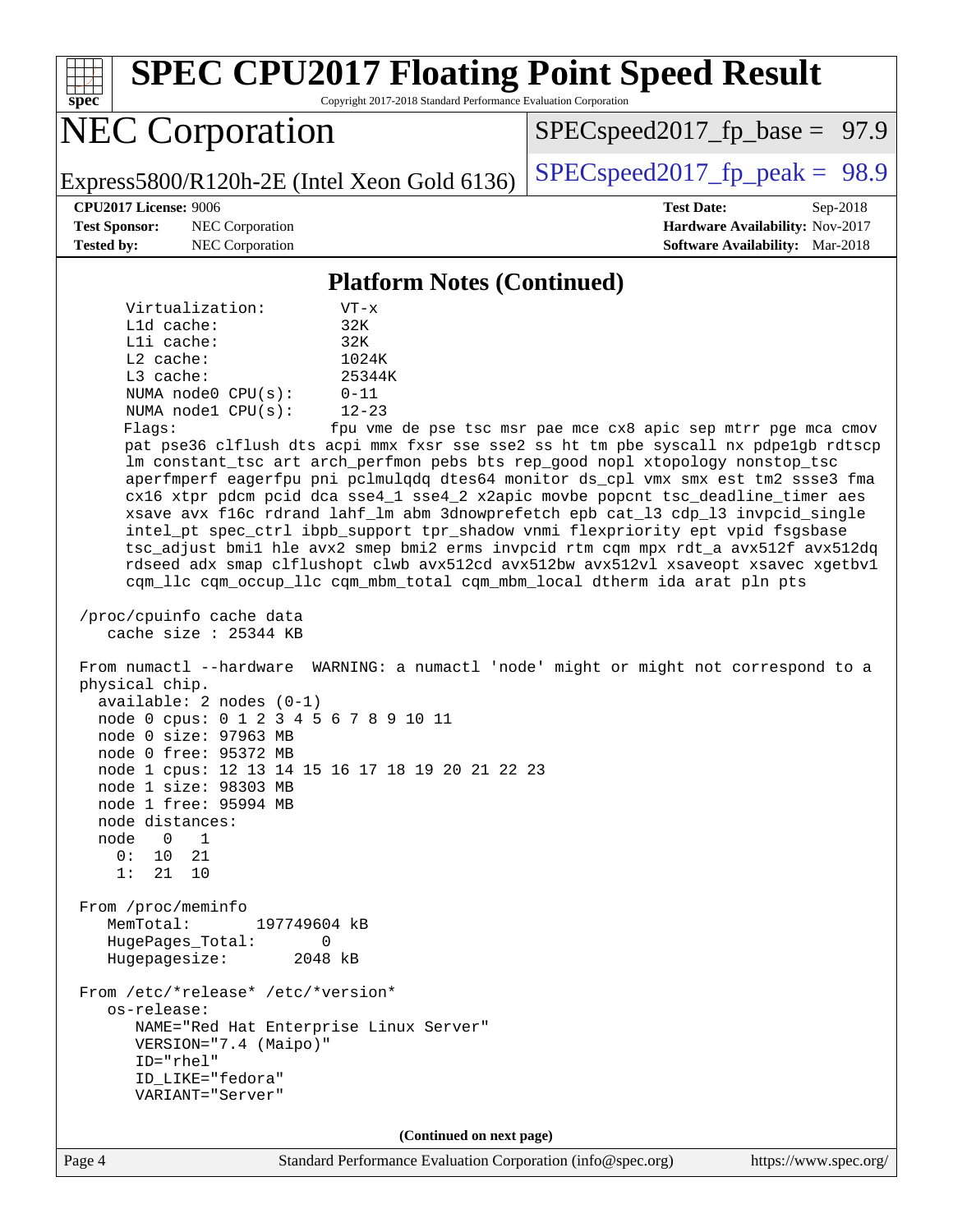| <b>SPEC CPU2017 Floating Point Speed Result</b><br>Copyright 2017-2018 Standard Performance Evaluation Corporation<br>$spec^*$                                                                                                                                                                                                                                                                                                                                  |                                                                                                            |  |  |  |  |  |
|-----------------------------------------------------------------------------------------------------------------------------------------------------------------------------------------------------------------------------------------------------------------------------------------------------------------------------------------------------------------------------------------------------------------------------------------------------------------|------------------------------------------------------------------------------------------------------------|--|--|--|--|--|
| <b>NEC Corporation</b>                                                                                                                                                                                                                                                                                                                                                                                                                                          | $SPEC speed2017_f p\_base = 97.9$                                                                          |  |  |  |  |  |
| Express5800/R120h-2E (Intel Xeon Gold 6136)                                                                                                                                                                                                                                                                                                                                                                                                                     | $SPEC speed2017_fp\_peak = 98.9$                                                                           |  |  |  |  |  |
| <b>CPU2017 License: 9006</b><br><b>Test Sponsor:</b><br>NEC Corporation<br><b>Tested by:</b><br>NEC Corporation                                                                                                                                                                                                                                                                                                                                                 | <b>Test Date:</b><br>Sep-2018<br>Hardware Availability: Nov-2017<br><b>Software Availability:</b> Mar-2018 |  |  |  |  |  |
| <b>Platform Notes (Continued)</b>                                                                                                                                                                                                                                                                                                                                                                                                                               |                                                                                                            |  |  |  |  |  |
| VARIANT ID="server"<br>VERSION_ID="7.4"<br>PRETTY_NAME="Red Hat Enterprise Linux Server 7.4 (Maipo)"<br>redhat-release: Red Hat Enterprise Linux Server release 7.4 (Maipo)<br>system-release: Red Hat Enterprise Linux Server release 7.4 (Maipo)<br>system-release-cpe: cpe:/o:redhat:enterprise_linux:7.4:ga:server<br>uname $-a$ :<br>Linux r120h2e 3.10.0-693.21.1.el7.x86_64 #1 SMP Fri Feb 23 18:54:16 UTC 2018 x86_64<br>x86_64 x86_64 GNU/Linux        |                                                                                                            |  |  |  |  |  |
| Kernel self-reported vulnerability status:                                                                                                                                                                                                                                                                                                                                                                                                                      |                                                                                                            |  |  |  |  |  |
| CVE-2017-5754 (Meltdown):<br>Mitigation: PTI<br>CVE-2017-5753 (Spectre variant 1): Mitigation: Load fences<br>CVE-2017-5715 (Spectre variant 2): Mitigation: IBRS (kernel)                                                                                                                                                                                                                                                                                      |                                                                                                            |  |  |  |  |  |
| run-level 3 Sep 13 23:38                                                                                                                                                                                                                                                                                                                                                                                                                                        |                                                                                                            |  |  |  |  |  |
| SPEC is set to: /home/cpu2017<br>Filesystem<br>Type Size Used Avail Use% Mounted on<br>/dev/sda3<br>ext4 542G 419G<br>$96G$ $82\frac{8}{7}$                                                                                                                                                                                                                                                                                                                     |                                                                                                            |  |  |  |  |  |
| Additional information from dmidecode follows. WARNING: Use caution when you interpret<br>this section. The 'dmidecode' program reads system data which is "intended to allow<br>hardware to be accurately determined", but the intent may not be met, as there are<br>frequent changes to hardware, firmware, and the "DMTF SMBIOS" standard.<br>BIOS NEC U31 02/14/2018<br>Memory:<br>4x UNKNOWN NOT AVAILABLE<br>12x UNKNOWN NOT AVAILABLE 16 GB 2 rank 2666 |                                                                                                            |  |  |  |  |  |
| (End of data from sysinfo program)                                                                                                                                                                                                                                                                                                                                                                                                                              |                                                                                                            |  |  |  |  |  |
| <b>Compiler Version Notes</b>                                                                                                                                                                                                                                                                                                                                                                                                                                   |                                                                                                            |  |  |  |  |  |
| CC 619.1bm_s(base) 638.imagick_s(base, peak) 644.nab_s(base, peak)                                                                                                                                                                                                                                                                                                                                                                                              | ================================                                                                           |  |  |  |  |  |
| icc (ICC) 18.0.2 20180210<br>Copyright (C) 1985-2018 Intel Corporation. All rights reserved.                                                                                                                                                                                                                                                                                                                                                                    |                                                                                                            |  |  |  |  |  |
| $619.1$ bm_s(peak)<br>CC                                                                                                                                                                                                                                                                                                                                                                                                                                        |                                                                                                            |  |  |  |  |  |
| (Continued on next page)                                                                                                                                                                                                                                                                                                                                                                                                                                        |                                                                                                            |  |  |  |  |  |
| Page 5<br>Standard Performance Evaluation Corporation (info@spec.org)                                                                                                                                                                                                                                                                                                                                                                                           | https://www.spec.org/                                                                                      |  |  |  |  |  |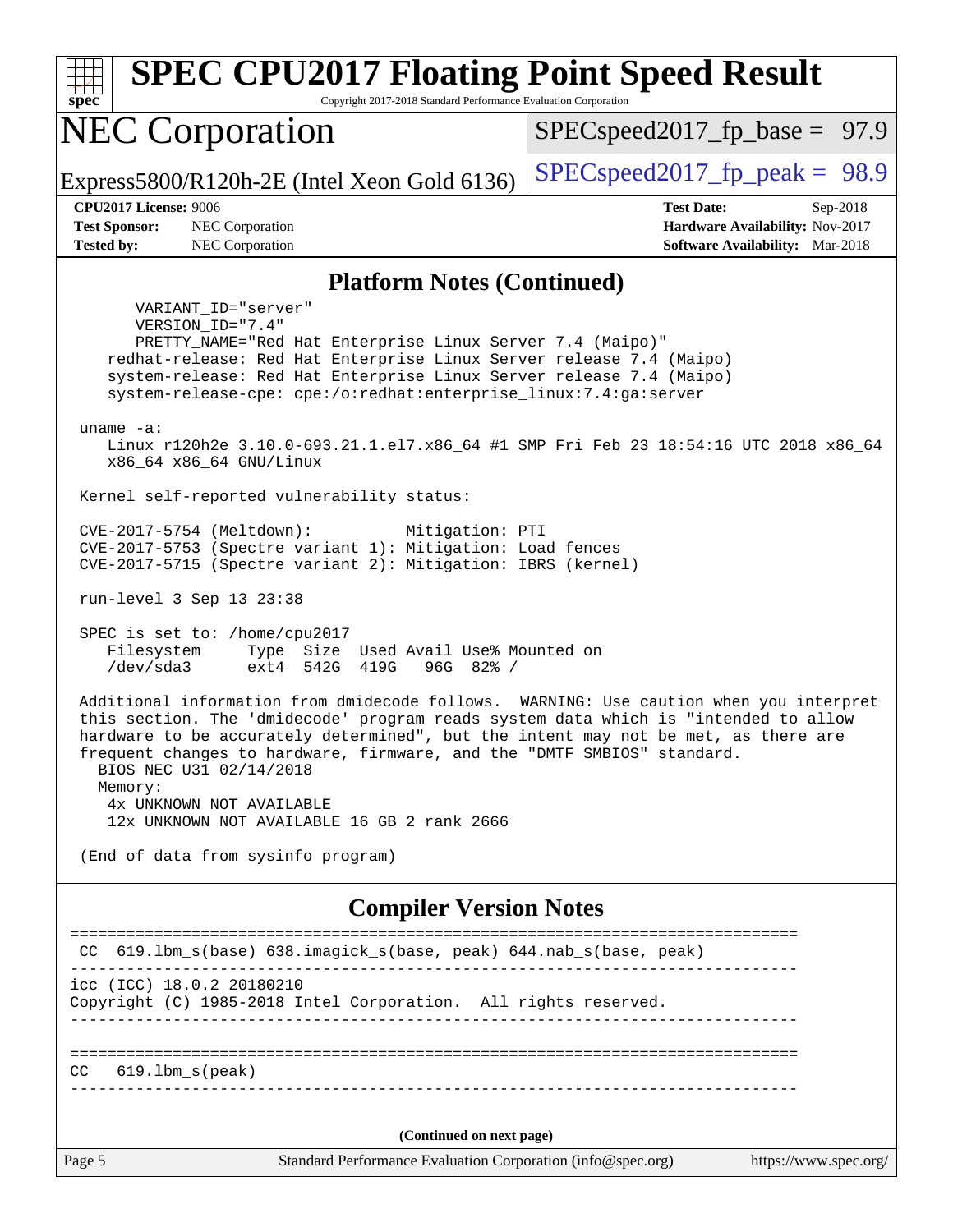| <b>SPEC CPU2017 Floating Point Speed Result</b><br>Copyright 2017-2018 Standard Performance Evaluation Corporation<br>$spec^*$ |                                                                                                                                                                     |                                           |  |  |                                |                   |                                                                           |          |
|--------------------------------------------------------------------------------------------------------------------------------|---------------------------------------------------------------------------------------------------------------------------------------------------------------------|-------------------------------------------|--|--|--------------------------------|-------------------|---------------------------------------------------------------------------|----------|
|                                                                                                                                | <b>NEC Corporation</b>                                                                                                                                              |                                           |  |  | $SPEC speed2017_fp\_base =$    |                   |                                                                           | 97.9     |
|                                                                                                                                | Express5800/R120h-2E (Intel Xeon Gold 6136)                                                                                                                         |                                           |  |  | $SPEC speed2017fp peak = 98.9$ |                   |                                                                           |          |
| <b>CPU2017 License: 9006</b><br><b>Test Sponsor:</b><br><b>Tested by:</b>                                                      | <b>NEC</b> Corporation<br>NEC Corporation                                                                                                                           |                                           |  |  |                                | <b>Test Date:</b> | Hardware Availability: Nov-2017<br><b>Software Availability:</b> Mar-2018 | Sep-2018 |
|                                                                                                                                |                                                                                                                                                                     | <b>Compiler Version Notes (Continued)</b> |  |  |                                |                   |                                                                           |          |
|                                                                                                                                | icc (ICC) 18.0.2 20180210<br>Copyright (C) 1985-2018 Intel Corporation. All rights reserved.                                                                        |                                           |  |  |                                |                   |                                                                           |          |
|                                                                                                                                | FC 607.cactuBSSN_s(base, peak)                                                                                                                                      |                                           |  |  |                                |                   |                                                                           |          |
|                                                                                                                                | icpc (ICC) 18.0.2 20180210<br>Copyright (C) 1985-2018 Intel Corporation. All rights reserved.<br>icc (ICC) 18.0.2 20180210                                          |                                           |  |  |                                |                   |                                                                           |          |
|                                                                                                                                | Copyright (C) 1985-2018 Intel Corporation. All rights reserved.<br>ifort (IFORT) 18.0.2 20180210<br>Copyright (C) 1985-2018 Intel Corporation. All rights reserved. |                                           |  |  |                                |                   |                                                                           |          |
| FC.                                                                                                                            | 603.bwaves_s(base) 649.fotonik3d_s(base) 654.roms_s(base, peak)                                                                                                     |                                           |  |  |                                |                   |                                                                           |          |
|                                                                                                                                | ifort (IFORT) 18.0.2 20180210<br>Copyright (C) 1985-2018 Intel Corporation. All rights reserved.                                                                    |                                           |  |  |                                |                   |                                                                           |          |
| FC.                                                                                                                            | 603.bwaves_s(peak) 649.fotonik3d_s(peak)                                                                                                                            |                                           |  |  |                                |                   |                                                                           |          |
|                                                                                                                                | ifort (IFORT) 18.0.2 20180210<br>Copyright (C) 1985-2018 Intel Corporation. All rights reserved.                                                                    | _____________________________________     |  |  |                                |                   |                                                                           |          |
|                                                                                                                                | CC 621.wrf_s(base) 627.cam4_s(base, peak) 628.pop2_s(base)                                                                                                          |                                           |  |  |                                |                   |                                                                           |          |
|                                                                                                                                | ifort (IFORT) 18.0.2 20180210<br>Copyright (C) 1985-2018 Intel Corporation. All rights reserved.<br>icc (ICC) 18.0.2 20180210                                       |                                           |  |  |                                |                   |                                                                           |          |
|                                                                                                                                | Copyright (C) 1985-2018 Intel Corporation. All rights reserved.                                                                                                     |                                           |  |  |                                |                   |                                                                           |          |
|                                                                                                                                | $CC$ $621.wrf_s(peak)$ $628.pop2_s(peak)$                                                                                                                           |                                           |  |  |                                |                   |                                                                           |          |
|                                                                                                                                | ifort (IFORT) 18.0.2 20180210<br>Copyright (C) 1985-2018 Intel Corporation. All rights reserved.<br>icc (ICC) 18.0.2 20180210                                       |                                           |  |  |                                |                   |                                                                           |          |
|                                                                                                                                | Copyright (C) 1985-2018 Intel Corporation. All rights reserved.                                                                                                     |                                           |  |  |                                |                   |                                                                           |          |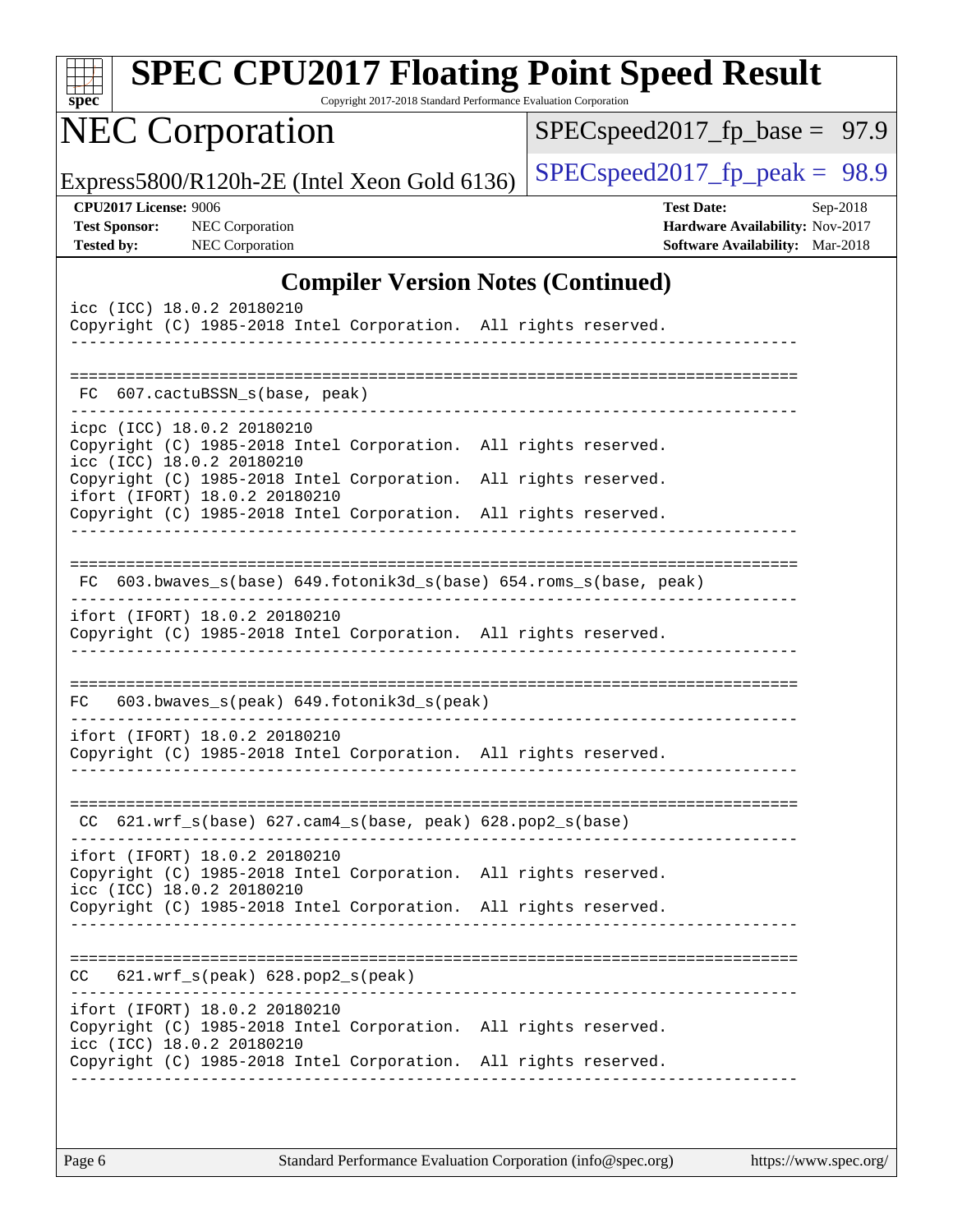| s | De | c |  |
|---|----|---|--|

# **[SPEC CPU2017 Floating Point Speed Result](http://www.spec.org/auto/cpu2017/Docs/result-fields.html#SPECCPU2017FloatingPointSpeedResult)**

Copyright 2017-2018 Standard Performance Evaluation Corporation

## NEC Corporation

 $SPECspeed2017_fp\_base = 97.9$ 

Express5800/R120h-2E (Intel Xeon Gold 6136)  $\left|$  [SPECspeed2017\\_fp\\_peak =](http://www.spec.org/auto/cpu2017/Docs/result-fields.html#SPECspeed2017fppeak) 98.9

**[Test Sponsor:](http://www.spec.org/auto/cpu2017/Docs/result-fields.html#TestSponsor)** NEC Corporation **[Hardware Availability:](http://www.spec.org/auto/cpu2017/Docs/result-fields.html#HardwareAvailability)** Nov-2017

**[CPU2017 License:](http://www.spec.org/auto/cpu2017/Docs/result-fields.html#CPU2017License)** 9006 **[Test Date:](http://www.spec.org/auto/cpu2017/Docs/result-fields.html#TestDate)** Sep-2018 **[Tested by:](http://www.spec.org/auto/cpu2017/Docs/result-fields.html#Testedby)** NEC Corporation **[Software Availability:](http://www.spec.org/auto/cpu2017/Docs/result-fields.html#SoftwareAvailability)** Mar-2018

#### **[Base Compiler Invocation](http://www.spec.org/auto/cpu2017/Docs/result-fields.html#BaseCompilerInvocation)**

[C benchmarks](http://www.spec.org/auto/cpu2017/Docs/result-fields.html#Cbenchmarks): [icc -m64 -std=c11](http://www.spec.org/cpu2017/results/res2018q4/cpu2017-20180917-08873.flags.html#user_CCbase_intel_icc_64bit_c11_33ee0cdaae7deeeab2a9725423ba97205ce30f63b9926c2519791662299b76a0318f32ddfffdc46587804de3178b4f9328c46fa7c2b0cd779d7a61945c91cd35)

[Fortran benchmarks:](http://www.spec.org/auto/cpu2017/Docs/result-fields.html#Fortranbenchmarks) [ifort -m64](http://www.spec.org/cpu2017/results/res2018q4/cpu2017-20180917-08873.flags.html#user_FCbase_intel_ifort_64bit_24f2bb282fbaeffd6157abe4f878425411749daecae9a33200eee2bee2fe76f3b89351d69a8130dd5949958ce389cf37ff59a95e7a40d588e8d3a57e0c3fd751)

[Benchmarks using both Fortran and C](http://www.spec.org/auto/cpu2017/Docs/result-fields.html#BenchmarksusingbothFortranandC): [ifort -m64](http://www.spec.org/cpu2017/results/res2018q4/cpu2017-20180917-08873.flags.html#user_CC_FCbase_intel_ifort_64bit_24f2bb282fbaeffd6157abe4f878425411749daecae9a33200eee2bee2fe76f3b89351d69a8130dd5949958ce389cf37ff59a95e7a40d588e8d3a57e0c3fd751) [icc -m64 -std=c11](http://www.spec.org/cpu2017/results/res2018q4/cpu2017-20180917-08873.flags.html#user_CC_FCbase_intel_icc_64bit_c11_33ee0cdaae7deeeab2a9725423ba97205ce30f63b9926c2519791662299b76a0318f32ddfffdc46587804de3178b4f9328c46fa7c2b0cd779d7a61945c91cd35)

[Benchmarks using Fortran, C, and C++](http://www.spec.org/auto/cpu2017/Docs/result-fields.html#BenchmarksusingFortranCandCXX): [icpc -m64](http://www.spec.org/cpu2017/results/res2018q4/cpu2017-20180917-08873.flags.html#user_CC_CXX_FCbase_intel_icpc_64bit_4ecb2543ae3f1412ef961e0650ca070fec7b7afdcd6ed48761b84423119d1bf6bdf5cad15b44d48e7256388bc77273b966e5eb805aefd121eb22e9299b2ec9d9) [icc -m64 -std=c11](http://www.spec.org/cpu2017/results/res2018q4/cpu2017-20180917-08873.flags.html#user_CC_CXX_FCbase_intel_icc_64bit_c11_33ee0cdaae7deeeab2a9725423ba97205ce30f63b9926c2519791662299b76a0318f32ddfffdc46587804de3178b4f9328c46fa7c2b0cd779d7a61945c91cd35) [ifort -m64](http://www.spec.org/cpu2017/results/res2018q4/cpu2017-20180917-08873.flags.html#user_CC_CXX_FCbase_intel_ifort_64bit_24f2bb282fbaeffd6157abe4f878425411749daecae9a33200eee2bee2fe76f3b89351d69a8130dd5949958ce389cf37ff59a95e7a40d588e8d3a57e0c3fd751)

#### **[Base Portability Flags](http://www.spec.org/auto/cpu2017/Docs/result-fields.html#BasePortabilityFlags)**

 603.bwaves\_s: [-DSPEC\\_LP64](http://www.spec.org/cpu2017/results/res2018q4/cpu2017-20180917-08873.flags.html#suite_basePORTABILITY603_bwaves_s_DSPEC_LP64) 607.cactuBSSN\_s: [-DSPEC\\_LP64](http://www.spec.org/cpu2017/results/res2018q4/cpu2017-20180917-08873.flags.html#suite_basePORTABILITY607_cactuBSSN_s_DSPEC_LP64) 619.lbm\_s: [-DSPEC\\_LP64](http://www.spec.org/cpu2017/results/res2018q4/cpu2017-20180917-08873.flags.html#suite_basePORTABILITY619_lbm_s_DSPEC_LP64) 621.wrf\_s: [-DSPEC\\_LP64](http://www.spec.org/cpu2017/results/res2018q4/cpu2017-20180917-08873.flags.html#suite_basePORTABILITY621_wrf_s_DSPEC_LP64) [-DSPEC\\_CASE\\_FLAG](http://www.spec.org/cpu2017/results/res2018q4/cpu2017-20180917-08873.flags.html#b621.wrf_s_baseCPORTABILITY_DSPEC_CASE_FLAG) [-convert big\\_endian](http://www.spec.org/cpu2017/results/res2018q4/cpu2017-20180917-08873.flags.html#user_baseFPORTABILITY621_wrf_s_convert_big_endian_c3194028bc08c63ac5d04de18c48ce6d347e4e562e8892b8bdbdc0214820426deb8554edfa529a3fb25a586e65a3d812c835984020483e7e73212c4d31a38223) 627.cam4\_s: [-DSPEC\\_LP64](http://www.spec.org/cpu2017/results/res2018q4/cpu2017-20180917-08873.flags.html#suite_basePORTABILITY627_cam4_s_DSPEC_LP64) [-DSPEC\\_CASE\\_FLAG](http://www.spec.org/cpu2017/results/res2018q4/cpu2017-20180917-08873.flags.html#b627.cam4_s_baseCPORTABILITY_DSPEC_CASE_FLAG) 628.pop2\_s: [-DSPEC\\_LP64](http://www.spec.org/cpu2017/results/res2018q4/cpu2017-20180917-08873.flags.html#suite_basePORTABILITY628_pop2_s_DSPEC_LP64) [-DSPEC\\_CASE\\_FLAG](http://www.spec.org/cpu2017/results/res2018q4/cpu2017-20180917-08873.flags.html#b628.pop2_s_baseCPORTABILITY_DSPEC_CASE_FLAG) [-convert big\\_endian](http://www.spec.org/cpu2017/results/res2018q4/cpu2017-20180917-08873.flags.html#user_baseFPORTABILITY628_pop2_s_convert_big_endian_c3194028bc08c63ac5d04de18c48ce6d347e4e562e8892b8bdbdc0214820426deb8554edfa529a3fb25a586e65a3d812c835984020483e7e73212c4d31a38223) [-assume byterecl](http://www.spec.org/cpu2017/results/res2018q4/cpu2017-20180917-08873.flags.html#user_baseFPORTABILITY628_pop2_s_assume_byterecl_7e47d18b9513cf18525430bbf0f2177aa9bf368bc7a059c09b2c06a34b53bd3447c950d3f8d6c70e3faf3a05c8557d66a5798b567902e8849adc142926523472) 638.imagick\_s: [-DSPEC\\_LP64](http://www.spec.org/cpu2017/results/res2018q4/cpu2017-20180917-08873.flags.html#suite_basePORTABILITY638_imagick_s_DSPEC_LP64) 644.nab\_s: [-DSPEC\\_LP64](http://www.spec.org/cpu2017/results/res2018q4/cpu2017-20180917-08873.flags.html#suite_basePORTABILITY644_nab_s_DSPEC_LP64) 649.fotonik3d\_s: [-DSPEC\\_LP64](http://www.spec.org/cpu2017/results/res2018q4/cpu2017-20180917-08873.flags.html#suite_basePORTABILITY649_fotonik3d_s_DSPEC_LP64) 654.roms\_s: [-DSPEC\\_LP64](http://www.spec.org/cpu2017/results/res2018q4/cpu2017-20180917-08873.flags.html#suite_basePORTABILITY654_roms_s_DSPEC_LP64)

#### **[Base Optimization Flags](http://www.spec.org/auto/cpu2017/Docs/result-fields.html#BaseOptimizationFlags)**

#### [C benchmarks](http://www.spec.org/auto/cpu2017/Docs/result-fields.html#Cbenchmarks):

[-Wl,-z,muldefs](http://www.spec.org/cpu2017/results/res2018q4/cpu2017-20180917-08873.flags.html#user_CCbase_link_force_multiple1_b4cbdb97b34bdee9ceefcfe54f4c8ea74255f0b02a4b23e853cdb0e18eb4525ac79b5a88067c842dd0ee6996c24547a27a4b99331201badda8798ef8a743f577) [-xCORE-AVX2](http://www.spec.org/cpu2017/results/res2018q4/cpu2017-20180917-08873.flags.html#user_CCbase_f-xCORE-AVX2) [-ipo](http://www.spec.org/cpu2017/results/res2018q4/cpu2017-20180917-08873.flags.html#user_CCbase_f-ipo) [-O3](http://www.spec.org/cpu2017/results/res2018q4/cpu2017-20180917-08873.flags.html#user_CCbase_f-O3) [-no-prec-div](http://www.spec.org/cpu2017/results/res2018q4/cpu2017-20180917-08873.flags.html#user_CCbase_f-no-prec-div) [-qopt-prefetch](http://www.spec.org/cpu2017/results/res2018q4/cpu2017-20180917-08873.flags.html#user_CCbase_f-qopt-prefetch) [-ffinite-math-only](http://www.spec.org/cpu2017/results/res2018q4/cpu2017-20180917-08873.flags.html#user_CCbase_f_finite_math_only_cb91587bd2077682c4b38af759c288ed7c732db004271a9512da14a4f8007909a5f1427ecbf1a0fb78ff2a814402c6114ac565ca162485bbcae155b5e4258871) [-qopt-mem-layout-trans=3](http://www.spec.org/cpu2017/results/res2018q4/cpu2017-20180917-08873.flags.html#user_CCbase_f-qopt-mem-layout-trans_de80db37974c74b1f0e20d883f0b675c88c3b01e9d123adea9b28688d64333345fb62bc4a798493513fdb68f60282f9a726aa07f478b2f7113531aecce732043) [-qopenmp](http://www.spec.org/cpu2017/results/res2018q4/cpu2017-20180917-08873.flags.html#user_CCbase_qopenmp_16be0c44f24f464004c6784a7acb94aca937f053568ce72f94b139a11c7c168634a55f6653758ddd83bcf7b8463e8028bb0b48b77bcddc6b78d5d95bb1df2967) [-DSPEC\\_OPENMP](http://www.spec.org/cpu2017/results/res2018q4/cpu2017-20180917-08873.flags.html#suite_CCbase_DSPEC_OPENMP) [-L/usr/local/je5.0.1-64/lib](http://www.spec.org/cpu2017/results/res2018q4/cpu2017-20180917-08873.flags.html#user_CCbase_jemalloc_link_path64_4b10a636b7bce113509b17f3bd0d6226c5fb2346b9178c2d0232c14f04ab830f976640479e5c33dc2bcbbdad86ecfb6634cbbd4418746f06f368b512fced5394) [-ljemalloc](http://www.spec.org/cpu2017/results/res2018q4/cpu2017-20180917-08873.flags.html#user_CCbase_jemalloc_link_lib_d1249b907c500fa1c0672f44f562e3d0f79738ae9e3c4a9c376d49f265a04b9c99b167ecedbf6711b3085be911c67ff61f150a17b3472be731631ba4d0471706)

#### [Fortran benchmarks](http://www.spec.org/auto/cpu2017/Docs/result-fields.html#Fortranbenchmarks):

[-Wl,-z,muldefs](http://www.spec.org/cpu2017/results/res2018q4/cpu2017-20180917-08873.flags.html#user_FCbase_link_force_multiple1_b4cbdb97b34bdee9ceefcfe54f4c8ea74255f0b02a4b23e853cdb0e18eb4525ac79b5a88067c842dd0ee6996c24547a27a4b99331201badda8798ef8a743f577) [-DSPEC\\_OPENMP](http://www.spec.org/cpu2017/results/res2018q4/cpu2017-20180917-08873.flags.html#suite_FCbase_DSPEC_OPENMP) [-xCORE-AVX2](http://www.spec.org/cpu2017/results/res2018q4/cpu2017-20180917-08873.flags.html#user_FCbase_f-xCORE-AVX2) [-ipo](http://www.spec.org/cpu2017/results/res2018q4/cpu2017-20180917-08873.flags.html#user_FCbase_f-ipo) [-O3](http://www.spec.org/cpu2017/results/res2018q4/cpu2017-20180917-08873.flags.html#user_FCbase_f-O3) [-no-prec-div](http://www.spec.org/cpu2017/results/res2018q4/cpu2017-20180917-08873.flags.html#user_FCbase_f-no-prec-div) [-qopt-prefetch](http://www.spec.org/cpu2017/results/res2018q4/cpu2017-20180917-08873.flags.html#user_FCbase_f-qopt-prefetch) [-ffinite-math-only](http://www.spec.org/cpu2017/results/res2018q4/cpu2017-20180917-08873.flags.html#user_FCbase_f_finite_math_only_cb91587bd2077682c4b38af759c288ed7c732db004271a9512da14a4f8007909a5f1427ecbf1a0fb78ff2a814402c6114ac565ca162485bbcae155b5e4258871) [-qopt-mem-layout-trans=3](http://www.spec.org/cpu2017/results/res2018q4/cpu2017-20180917-08873.flags.html#user_FCbase_f-qopt-mem-layout-trans_de80db37974c74b1f0e20d883f0b675c88c3b01e9d123adea9b28688d64333345fb62bc4a798493513fdb68f60282f9a726aa07f478b2f7113531aecce732043) [-qopenmp](http://www.spec.org/cpu2017/results/res2018q4/cpu2017-20180917-08873.flags.html#user_FCbase_qopenmp_16be0c44f24f464004c6784a7acb94aca937f053568ce72f94b139a11c7c168634a55f6653758ddd83bcf7b8463e8028bb0b48b77bcddc6b78d5d95bb1df2967) [-nostandard-realloc-lhs](http://www.spec.org/cpu2017/results/res2018q4/cpu2017-20180917-08873.flags.html#user_FCbase_f_2003_std_realloc_82b4557e90729c0f113870c07e44d33d6f5a304b4f63d4c15d2d0f1fab99f5daaed73bdb9275d9ae411527f28b936061aa8b9c8f2d63842963b95c9dd6426b8a) [-L/usr/local/je5.0.1-64/lib](http://www.spec.org/cpu2017/results/res2018q4/cpu2017-20180917-08873.flags.html#user_FCbase_jemalloc_link_path64_4b10a636b7bce113509b17f3bd0d6226c5fb2346b9178c2d0232c14f04ab830f976640479e5c33dc2bcbbdad86ecfb6634cbbd4418746f06f368b512fced5394) [-ljemalloc](http://www.spec.org/cpu2017/results/res2018q4/cpu2017-20180917-08873.flags.html#user_FCbase_jemalloc_link_lib_d1249b907c500fa1c0672f44f562e3d0f79738ae9e3c4a9c376d49f265a04b9c99b167ecedbf6711b3085be911c67ff61f150a17b3472be731631ba4d0471706)

[Benchmarks using both Fortran and C](http://www.spec.org/auto/cpu2017/Docs/result-fields.html#BenchmarksusingbothFortranandC):

[-Wl,-z,muldefs](http://www.spec.org/cpu2017/results/res2018q4/cpu2017-20180917-08873.flags.html#user_CC_FCbase_link_force_multiple1_b4cbdb97b34bdee9ceefcfe54f4c8ea74255f0b02a4b23e853cdb0e18eb4525ac79b5a88067c842dd0ee6996c24547a27a4b99331201badda8798ef8a743f577) [-xCORE-AVX2](http://www.spec.org/cpu2017/results/res2018q4/cpu2017-20180917-08873.flags.html#user_CC_FCbase_f-xCORE-AVX2) [-ipo](http://www.spec.org/cpu2017/results/res2018q4/cpu2017-20180917-08873.flags.html#user_CC_FCbase_f-ipo) [-O3](http://www.spec.org/cpu2017/results/res2018q4/cpu2017-20180917-08873.flags.html#user_CC_FCbase_f-O3) [-no-prec-div](http://www.spec.org/cpu2017/results/res2018q4/cpu2017-20180917-08873.flags.html#user_CC_FCbase_f-no-prec-div) [-qopt-prefetch](http://www.spec.org/cpu2017/results/res2018q4/cpu2017-20180917-08873.flags.html#user_CC_FCbase_f-qopt-prefetch) [-ffinite-math-only](http://www.spec.org/cpu2017/results/res2018q4/cpu2017-20180917-08873.flags.html#user_CC_FCbase_f_finite_math_only_cb91587bd2077682c4b38af759c288ed7c732db004271a9512da14a4f8007909a5f1427ecbf1a0fb78ff2a814402c6114ac565ca162485bbcae155b5e4258871) [-qopt-mem-layout-trans=3](http://www.spec.org/cpu2017/results/res2018q4/cpu2017-20180917-08873.flags.html#user_CC_FCbase_f-qopt-mem-layout-trans_de80db37974c74b1f0e20d883f0b675c88c3b01e9d123adea9b28688d64333345fb62bc4a798493513fdb68f60282f9a726aa07f478b2f7113531aecce732043) [-qopenmp](http://www.spec.org/cpu2017/results/res2018q4/cpu2017-20180917-08873.flags.html#user_CC_FCbase_qopenmp_16be0c44f24f464004c6784a7acb94aca937f053568ce72f94b139a11c7c168634a55f6653758ddd83bcf7b8463e8028bb0b48b77bcddc6b78d5d95bb1df2967) [-DSPEC\\_OPENMP](http://www.spec.org/cpu2017/results/res2018q4/cpu2017-20180917-08873.flags.html#suite_CC_FCbase_DSPEC_OPENMP) [-nostandard-realloc-lhs](http://www.spec.org/cpu2017/results/res2018q4/cpu2017-20180917-08873.flags.html#user_CC_FCbase_f_2003_std_realloc_82b4557e90729c0f113870c07e44d33d6f5a304b4f63d4c15d2d0f1fab99f5daaed73bdb9275d9ae411527f28b936061aa8b9c8f2d63842963b95c9dd6426b8a) [-L/usr/local/je5.0.1-64/lib](http://www.spec.org/cpu2017/results/res2018q4/cpu2017-20180917-08873.flags.html#user_CC_FCbase_jemalloc_link_path64_4b10a636b7bce113509b17f3bd0d6226c5fb2346b9178c2d0232c14f04ab830f976640479e5c33dc2bcbbdad86ecfb6634cbbd4418746f06f368b512fced5394) [-ljemalloc](http://www.spec.org/cpu2017/results/res2018q4/cpu2017-20180917-08873.flags.html#user_CC_FCbase_jemalloc_link_lib_d1249b907c500fa1c0672f44f562e3d0f79738ae9e3c4a9c376d49f265a04b9c99b167ecedbf6711b3085be911c67ff61f150a17b3472be731631ba4d0471706)

**(Continued on next page)**

| Page 7<br>Standard Performance Evaluation Corporation (info@spec.org) | https://www.spec.org/ |
|-----------------------------------------------------------------------|-----------------------|
|-----------------------------------------------------------------------|-----------------------|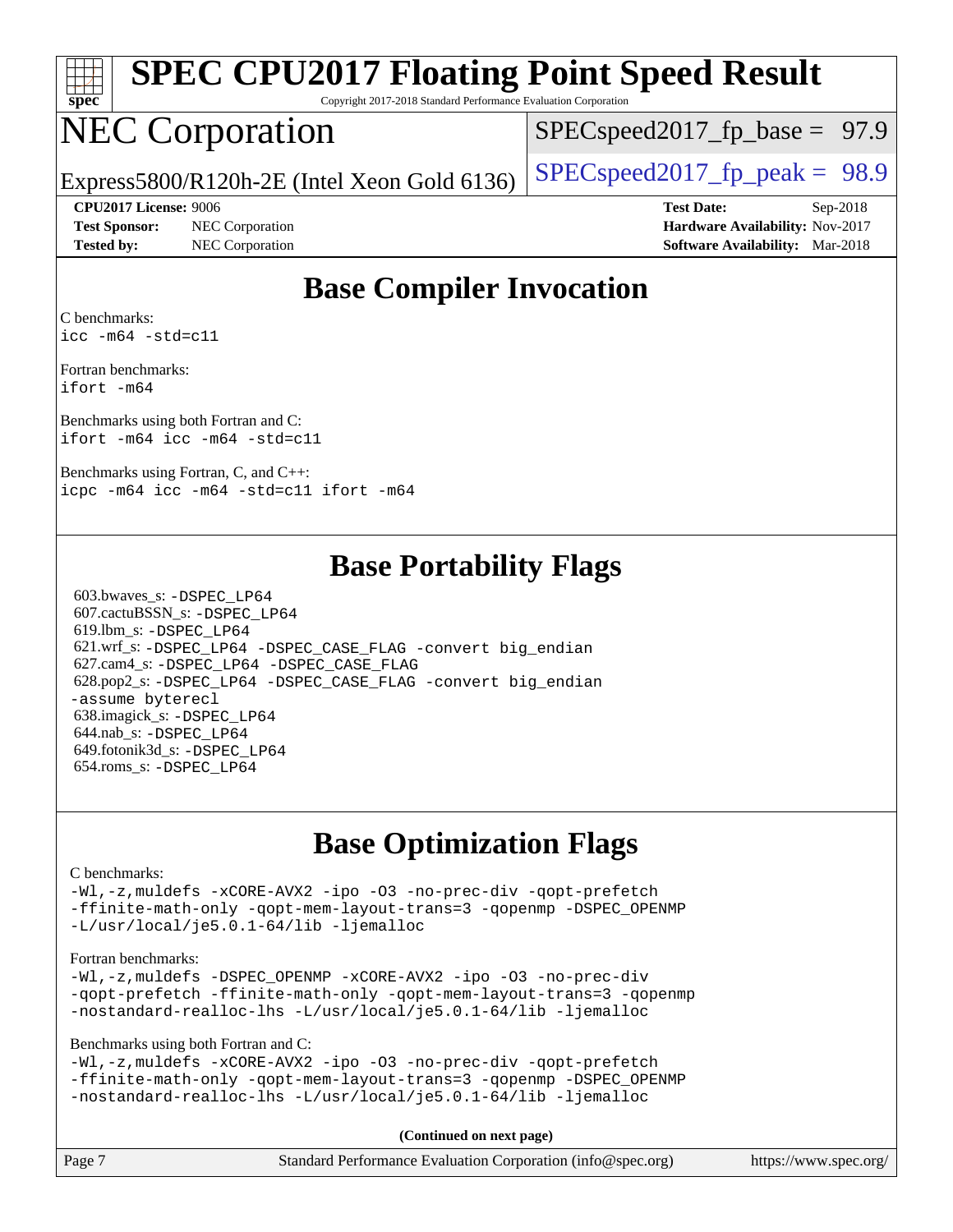

# **[SPEC CPU2017 Floating Point Speed Result](http://www.spec.org/auto/cpu2017/Docs/result-fields.html#SPECCPU2017FloatingPointSpeedResult)**

Copyright 2017-2018 Standard Performance Evaluation Corporation

## NEC Corporation

 $SPECspeed2017_fp\_base = 97.9$ 

Express5800/R120h-2E (Intel Xeon Gold 6136)  $\left|$  [SPECspeed2017\\_fp\\_peak =](http://www.spec.org/auto/cpu2017/Docs/result-fields.html#SPECspeed2017fppeak) 98.9

**[Tested by:](http://www.spec.org/auto/cpu2017/Docs/result-fields.html#Testedby)** NEC Corporation **[Software Availability:](http://www.spec.org/auto/cpu2017/Docs/result-fields.html#SoftwareAvailability)** Mar-2018

**[CPU2017 License:](http://www.spec.org/auto/cpu2017/Docs/result-fields.html#CPU2017License)** 9006 **[Test Date:](http://www.spec.org/auto/cpu2017/Docs/result-fields.html#TestDate)** Sep-2018 **[Test Sponsor:](http://www.spec.org/auto/cpu2017/Docs/result-fields.html#TestSponsor)** NEC Corporation **[Hardware Availability:](http://www.spec.org/auto/cpu2017/Docs/result-fields.html#HardwareAvailability)** Nov-2017

### **[Base Optimization Flags \(Continued\)](http://www.spec.org/auto/cpu2017/Docs/result-fields.html#BaseOptimizationFlags)**

[Benchmarks using Fortran, C, and C++:](http://www.spec.org/auto/cpu2017/Docs/result-fields.html#BenchmarksusingFortranCandCXX)

[-Wl,-z,muldefs](http://www.spec.org/cpu2017/results/res2018q4/cpu2017-20180917-08873.flags.html#user_CC_CXX_FCbase_link_force_multiple1_b4cbdb97b34bdee9ceefcfe54f4c8ea74255f0b02a4b23e853cdb0e18eb4525ac79b5a88067c842dd0ee6996c24547a27a4b99331201badda8798ef8a743f577) [-xCORE-AVX2](http://www.spec.org/cpu2017/results/res2018q4/cpu2017-20180917-08873.flags.html#user_CC_CXX_FCbase_f-xCORE-AVX2) [-ipo](http://www.spec.org/cpu2017/results/res2018q4/cpu2017-20180917-08873.flags.html#user_CC_CXX_FCbase_f-ipo) [-O3](http://www.spec.org/cpu2017/results/res2018q4/cpu2017-20180917-08873.flags.html#user_CC_CXX_FCbase_f-O3) [-no-prec-div](http://www.spec.org/cpu2017/results/res2018q4/cpu2017-20180917-08873.flags.html#user_CC_CXX_FCbase_f-no-prec-div) [-qopt-prefetch](http://www.spec.org/cpu2017/results/res2018q4/cpu2017-20180917-08873.flags.html#user_CC_CXX_FCbase_f-qopt-prefetch) [-ffinite-math-only](http://www.spec.org/cpu2017/results/res2018q4/cpu2017-20180917-08873.flags.html#user_CC_CXX_FCbase_f_finite_math_only_cb91587bd2077682c4b38af759c288ed7c732db004271a9512da14a4f8007909a5f1427ecbf1a0fb78ff2a814402c6114ac565ca162485bbcae155b5e4258871) [-qopt-mem-layout-trans=3](http://www.spec.org/cpu2017/results/res2018q4/cpu2017-20180917-08873.flags.html#user_CC_CXX_FCbase_f-qopt-mem-layout-trans_de80db37974c74b1f0e20d883f0b675c88c3b01e9d123adea9b28688d64333345fb62bc4a798493513fdb68f60282f9a726aa07f478b2f7113531aecce732043) [-qopenmp](http://www.spec.org/cpu2017/results/res2018q4/cpu2017-20180917-08873.flags.html#user_CC_CXX_FCbase_qopenmp_16be0c44f24f464004c6784a7acb94aca937f053568ce72f94b139a11c7c168634a55f6653758ddd83bcf7b8463e8028bb0b48b77bcddc6b78d5d95bb1df2967) [-DSPEC\\_OPENMP](http://www.spec.org/cpu2017/results/res2018q4/cpu2017-20180917-08873.flags.html#suite_CC_CXX_FCbase_DSPEC_OPENMP) [-nostandard-realloc-lhs](http://www.spec.org/cpu2017/results/res2018q4/cpu2017-20180917-08873.flags.html#user_CC_CXX_FCbase_f_2003_std_realloc_82b4557e90729c0f113870c07e44d33d6f5a304b4f63d4c15d2d0f1fab99f5daaed73bdb9275d9ae411527f28b936061aa8b9c8f2d63842963b95c9dd6426b8a) [-L/usr/local/je5.0.1-64/lib](http://www.spec.org/cpu2017/results/res2018q4/cpu2017-20180917-08873.flags.html#user_CC_CXX_FCbase_jemalloc_link_path64_4b10a636b7bce113509b17f3bd0d6226c5fb2346b9178c2d0232c14f04ab830f976640479e5c33dc2bcbbdad86ecfb6634cbbd4418746f06f368b512fced5394) [-ljemalloc](http://www.spec.org/cpu2017/results/res2018q4/cpu2017-20180917-08873.flags.html#user_CC_CXX_FCbase_jemalloc_link_lib_d1249b907c500fa1c0672f44f562e3d0f79738ae9e3c4a9c376d49f265a04b9c99b167ecedbf6711b3085be911c67ff61f150a17b3472be731631ba4d0471706)

#### **[Peak Compiler Invocation](http://www.spec.org/auto/cpu2017/Docs/result-fields.html#PeakCompilerInvocation)**

[C benchmarks](http://www.spec.org/auto/cpu2017/Docs/result-fields.html#Cbenchmarks): [icc -m64 -std=c11](http://www.spec.org/cpu2017/results/res2018q4/cpu2017-20180917-08873.flags.html#user_CCpeak_intel_icc_64bit_c11_33ee0cdaae7deeeab2a9725423ba97205ce30f63b9926c2519791662299b76a0318f32ddfffdc46587804de3178b4f9328c46fa7c2b0cd779d7a61945c91cd35)

[Fortran benchmarks](http://www.spec.org/auto/cpu2017/Docs/result-fields.html#Fortranbenchmarks): [ifort -m64](http://www.spec.org/cpu2017/results/res2018q4/cpu2017-20180917-08873.flags.html#user_FCpeak_intel_ifort_64bit_24f2bb282fbaeffd6157abe4f878425411749daecae9a33200eee2bee2fe76f3b89351d69a8130dd5949958ce389cf37ff59a95e7a40d588e8d3a57e0c3fd751)

[Benchmarks using both Fortran and C](http://www.spec.org/auto/cpu2017/Docs/result-fields.html#BenchmarksusingbothFortranandC): [ifort -m64](http://www.spec.org/cpu2017/results/res2018q4/cpu2017-20180917-08873.flags.html#user_CC_FCpeak_intel_ifort_64bit_24f2bb282fbaeffd6157abe4f878425411749daecae9a33200eee2bee2fe76f3b89351d69a8130dd5949958ce389cf37ff59a95e7a40d588e8d3a57e0c3fd751) [icc -m64 -std=c11](http://www.spec.org/cpu2017/results/res2018q4/cpu2017-20180917-08873.flags.html#user_CC_FCpeak_intel_icc_64bit_c11_33ee0cdaae7deeeab2a9725423ba97205ce30f63b9926c2519791662299b76a0318f32ddfffdc46587804de3178b4f9328c46fa7c2b0cd779d7a61945c91cd35)

[Benchmarks using Fortran, C, and C++:](http://www.spec.org/auto/cpu2017/Docs/result-fields.html#BenchmarksusingFortranCandCXX) [icpc -m64](http://www.spec.org/cpu2017/results/res2018q4/cpu2017-20180917-08873.flags.html#user_CC_CXX_FCpeak_intel_icpc_64bit_4ecb2543ae3f1412ef961e0650ca070fec7b7afdcd6ed48761b84423119d1bf6bdf5cad15b44d48e7256388bc77273b966e5eb805aefd121eb22e9299b2ec9d9) [icc -m64 -std=c11](http://www.spec.org/cpu2017/results/res2018q4/cpu2017-20180917-08873.flags.html#user_CC_CXX_FCpeak_intel_icc_64bit_c11_33ee0cdaae7deeeab2a9725423ba97205ce30f63b9926c2519791662299b76a0318f32ddfffdc46587804de3178b4f9328c46fa7c2b0cd779d7a61945c91cd35) [ifort -m64](http://www.spec.org/cpu2017/results/res2018q4/cpu2017-20180917-08873.flags.html#user_CC_CXX_FCpeak_intel_ifort_64bit_24f2bb282fbaeffd6157abe4f878425411749daecae9a33200eee2bee2fe76f3b89351d69a8130dd5949958ce389cf37ff59a95e7a40d588e8d3a57e0c3fd751)

#### **[Peak Portability Flags](http://www.spec.org/auto/cpu2017/Docs/result-fields.html#PeakPortabilityFlags)**

Same as Base Portability Flags

### **[Peak Optimization Flags](http://www.spec.org/auto/cpu2017/Docs/result-fields.html#PeakOptimizationFlags)**

[C benchmarks](http://www.spec.org/auto/cpu2017/Docs/result-fields.html#Cbenchmarks):

619.lbm\_s: basepeak = yes

638.imagick\_s: basepeak = yes

 $644$ .nab\_s: basepeak = yes

[Fortran benchmarks](http://www.spec.org/auto/cpu2017/Docs/result-fields.html#Fortranbenchmarks):

```
 603.bwaves_s: -prof-gen(pass 1) -prof-use(pass 2) -DSPEC_SUPPRESS_OPENMP
-DSPEC_OPENMP -O2 -xCORE-AVX2 -qopt-prefetch -ipo -O3
-ffinite-math-only -no-prec-div -qopt-mem-layout-trans=3
```
**(Continued on next page)**

Page 8 Standard Performance Evaluation Corporation [\(info@spec.org\)](mailto:info@spec.org) <https://www.spec.org/>